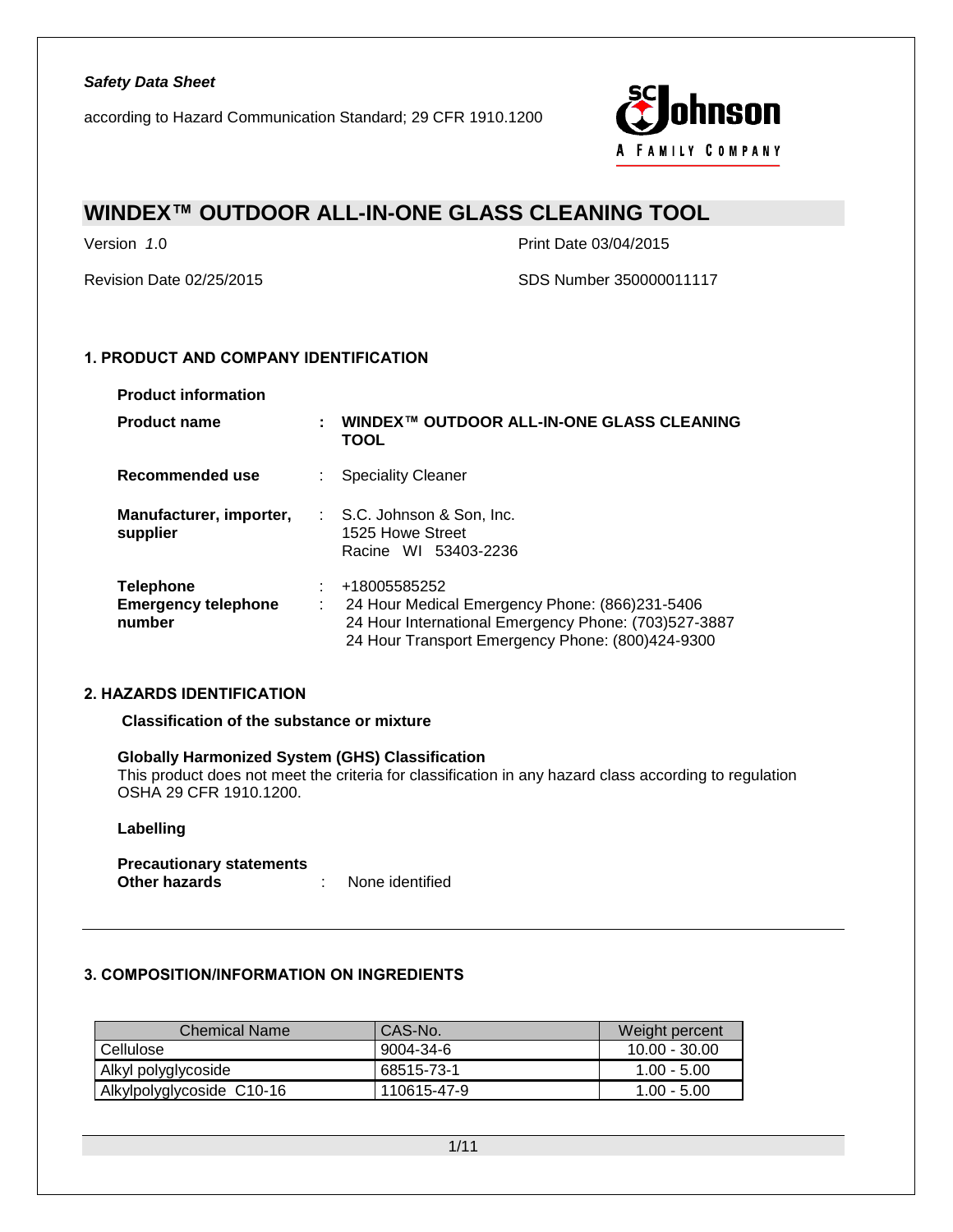according to Hazard Communication Standard; 29 CFR 1910.1200



## **WINDEX™ OUTDOOR ALL-IN-ONE GLASS CLEANING TOOL**

Version *1*.0 Print Date 03/04/2015

Revision Date 02/25/2015 SDS Number 350000011117

The specific chemical identity and/or exact percentage (concentration) of this composition has been withheld as a trade secret.

For additional information on product ingredients, see www.whatsinsidescjohnson.com.

| <b>4. FIRST AID MEASURES</b>                                       |                                                                                                                                                                                                        |
|--------------------------------------------------------------------|--------------------------------------------------------------------------------------------------------------------------------------------------------------------------------------------------------|
| Eye contact                                                        | No special requirements                                                                                                                                                                                |
| <b>Skin contact</b>                                                | No special requirements                                                                                                                                                                                |
| <b>Inhalation</b>                                                  | No special requirements.                                                                                                                                                                               |
| Ingestion                                                          | No special requirements                                                                                                                                                                                |
|                                                                    |                                                                                                                                                                                                        |
| <b>5. FIREFIGHTING MEASURES</b>                                    |                                                                                                                                                                                                        |
| <b>Suitable extinguishing</b><br>media                             | Use water spray, alcohol-resistant foam, dry chemical or<br>carbon dioxide.                                                                                                                            |
| <b>Further information</b>                                         | Fight fire with normal precautions from a reasonable distance.<br>Standard procedure for chemical fires. Wear full protective<br>clothing and positive pressure self-contained breathing<br>apparatus. |
| <b>6. ACCIDENTAL RELEASE MEASURES</b>                              |                                                                                                                                                                                                        |
| <b>Personal precautions</b>                                        | Wash thoroughly after handling.                                                                                                                                                                        |
| <b>Environmental</b><br>precautions                                | Outside of normal use, avoid release to the environment.                                                                                                                                               |
| <b>Methods and materials</b><br>for containment and<br>cleaning up | Sweep up and shovel into suitable containers for disposal.<br>Clean residue from spill site.                                                                                                           |
| <b>7. HANDLING AND STORAGE</b>                                     |                                                                                                                                                                                                        |
| Handling                                                           |                                                                                                                                                                                                        |
|                                                                    | 2/11                                                                                                                                                                                                   |
|                                                                    |                                                                                                                                                                                                        |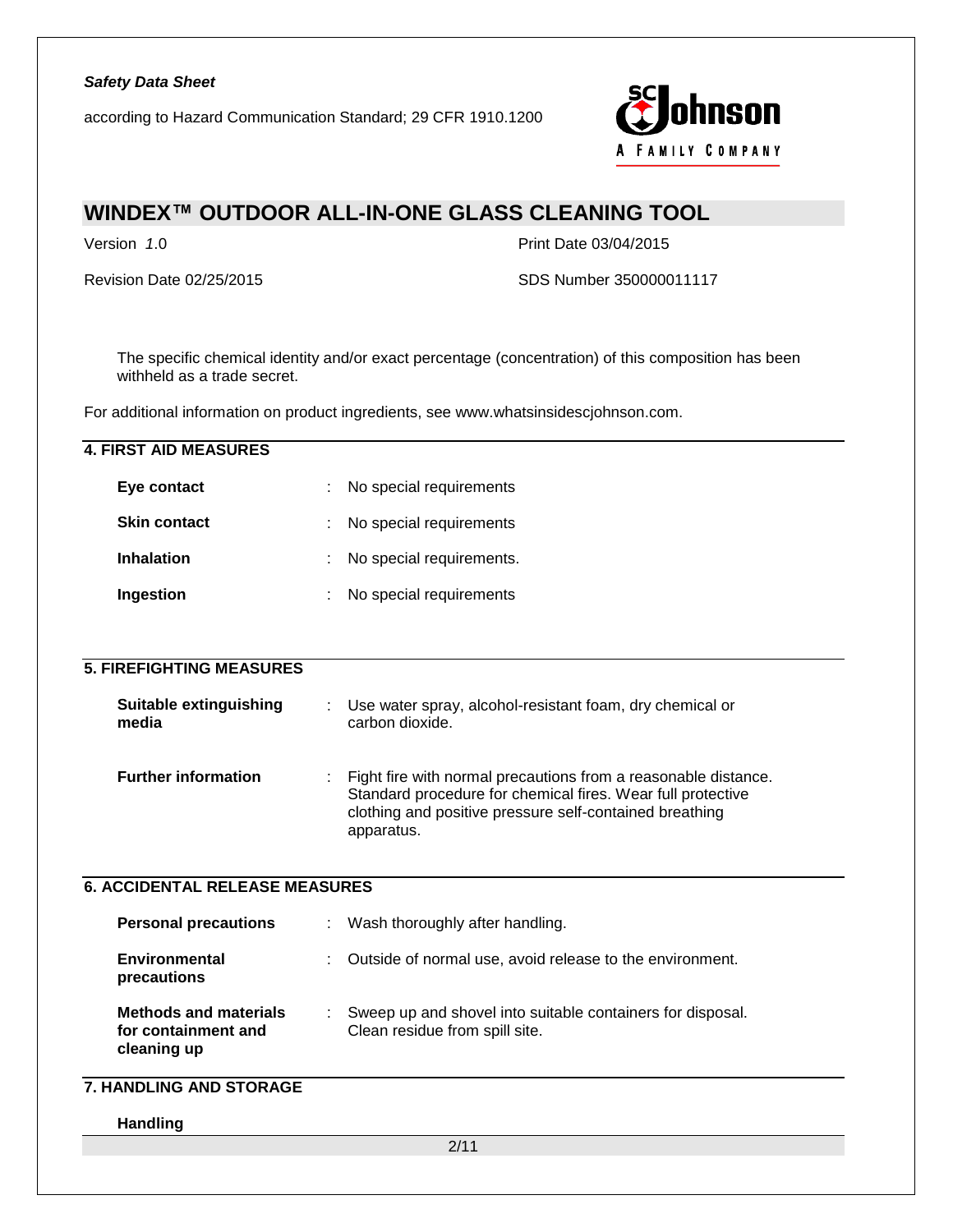according to Hazard Communication Standard; 29 CFR 1910.1200



## **WINDEX™ OUTDOOR ALL-IN-ONE GLASS CLEANING TOOL**

Version *1*.0 Print Date 03/04/2015

Revision Date 02/25/2015 SDS Number 350000011117

| <b>Precautions for safe</b><br>handling                   | : Avoid contact with skin, eyes and clothing.<br>For personal protection see section 8.<br>KEEP OUT OF REACH OF CHILDREN AND PETS. |
|-----------------------------------------------------------|------------------------------------------------------------------------------------------------------------------------------------|
| <b>Advice on protection</b><br>against fire and explosion | : Normal measures for preventive fire protection.                                                                                  |

#### **8. EXPOSURE CONTROLS/PERSONAL PROTECTION**

#### **Occupational Exposure Limits**

| Components | CAS-No.   | mg/m3              | ppm | Non-<br>standard<br>units | <b>Basis</b>               |
|------------|-----------|--------------------|-----|---------------------------|----------------------------|
| Cellulose  | 9004-34-6 | $5 \text{ mg/m}$ 3 |     |                           | <b>OSHA TWA</b>            |
| Cellulose  | 9004-34-6 | $15 \text{ mg/m}$  |     |                           | <b>OSHA TWA</b>            |
| Cellulose  | 9004-34-6 | $10$ mg/m $3$      |     |                           | <b>ACGIH</b><br><b>TWA</b> |

#### **Personal protective equipment**

| <b>Respiratory protection</b> | ÷  | No special requirements.                                                                                  |
|-------------------------------|----|-----------------------------------------------------------------------------------------------------------|
| <b>Hand protection</b>        |    | No special requirements.                                                                                  |
| Eye protection                | t. | No special requirements.                                                                                  |
| Skin and body protection      |    | No special requirements.                                                                                  |
| <b>Hygiene measures</b>       |    | Handle in accordance with good industrial hygiene and safety<br>practice. Wash thoroughly after handling. |

### **9. PHYSICAL AND CHEMICAL PROPERTIES**

| Form  | : Liquid absorbed by inert carrier material |
|-------|---------------------------------------------|
| Color | white                                       |
| Odor  | mild                                        |

3/11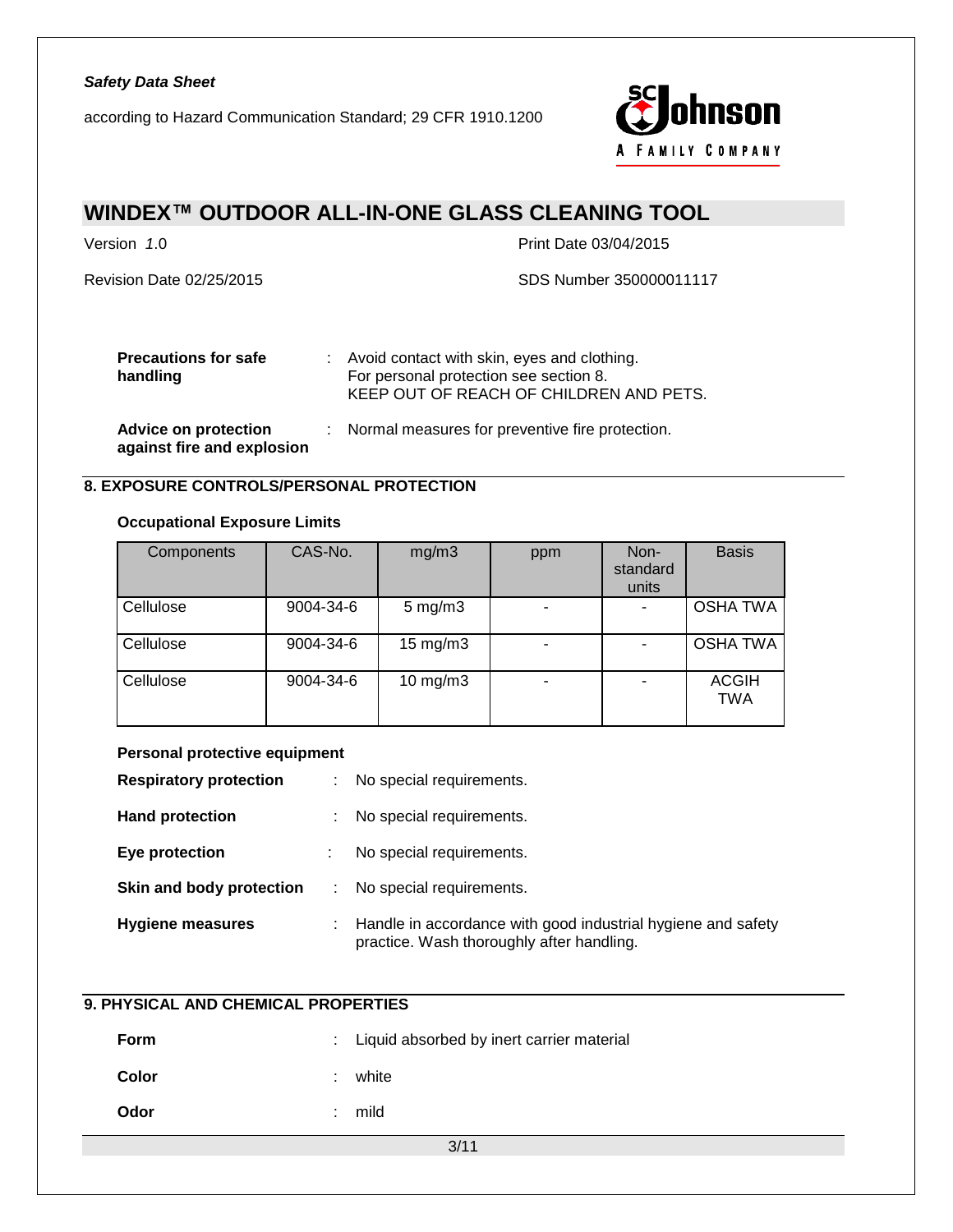

## **WINDEX™ OUTDOOR ALL-IN-ONE GLASS CLEANING TOOL**

Version *1*.0 Print Date 03/04/2015

Revision Date 02/25/2015 SDS Number 350000011117

| <b>Odour Threshold</b>                                                     | : No data available                                            |
|----------------------------------------------------------------------------|----------------------------------------------------------------|
| pH                                                                         | : 2.8                                                          |
| <b>Melting point/freezing point</b>                                        | : No data available                                            |
| Initial boiling point and<br>boiling range                                 | : No data available                                            |
| <b>Flash point</b>                                                         | : $>110^{\circ}$ C<br>> 230 °F<br>Method: Tag Closed Cup (TCC) |
| <b>Evaporation rate</b>                                                    | : No data available                                            |
| Flammability (solid, gas)                                                  | : Does not sustain combustion.                                 |
| <b>Upper/lower flammability or : No data available</b><br>explosive limits |                                                                |
| Vapour pressure                                                            | : No data available                                            |
| <b>Vapour density</b>                                                      | : No data available                                            |
| <b>Relative density</b>                                                    | : No data available                                            |
| Solubility(ies)                                                            | : No data available                                            |
| Partition coefficient: n-<br>octanol/water                                 | : No data available                                            |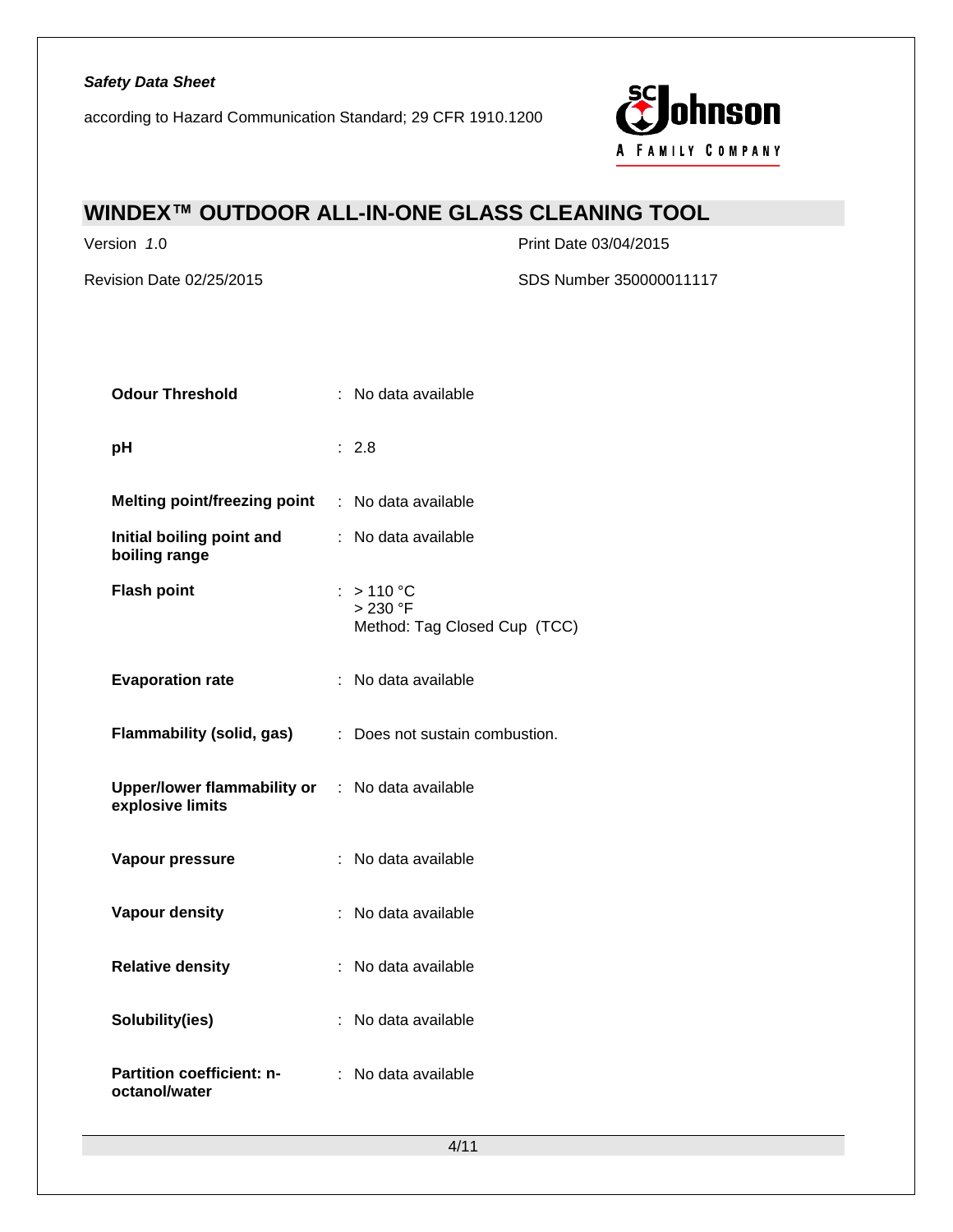according to Hazard Communication Standard; 29 CFR 1910.1200



# **WINDEX™ OUTDOOR ALL-IN-ONE GLASS CLEANING TOOL**

Version *1*.0 Print Date 03/04/2015

Revision Date 02/25/2015 SDS Number 350000011117

| <b>Auto-ignition temperature</b>                                  | : No data available                                                                                          |  |
|-------------------------------------------------------------------|--------------------------------------------------------------------------------------------------------------|--|
| <b>Decomposition temperature</b>                                  | : No data available                                                                                          |  |
| Viscosity, dynamic                                                | : No data available                                                                                          |  |
| <b>Viscosity, kinematic</b>                                       | : No data available                                                                                          |  |
| <b>Oxidizing properties</b>                                       | : No data available                                                                                          |  |
| <b>Volatile Organic</b><br><b>Compounds</b><br>Total VOC (wt. %)* | 0 % - additional exemptions may apply<br>*as defined by US Federal and State Consumer Product<br>Regulations |  |
| <b>Other information</b>                                          | : None identified                                                                                            |  |
| <b>10. STABILITY AND REACTIVITY</b>                               |                                                                                                              |  |
| <b>Possibility of hazardous</b><br>reactions                      | : Stable under recommended storage conditions.                                                               |  |
| <b>Conditions to avoid</b>                                        | : Direct sources of heat.                                                                                    |  |
| Incompatible materials                                            | : None known.                                                                                                |  |
| <b>Hazardous decomposition</b><br>products                        | : Thermal decomposition can lead to release of irritating gases<br>and vapours.                              |  |
|                                                                   |                                                                                                              |  |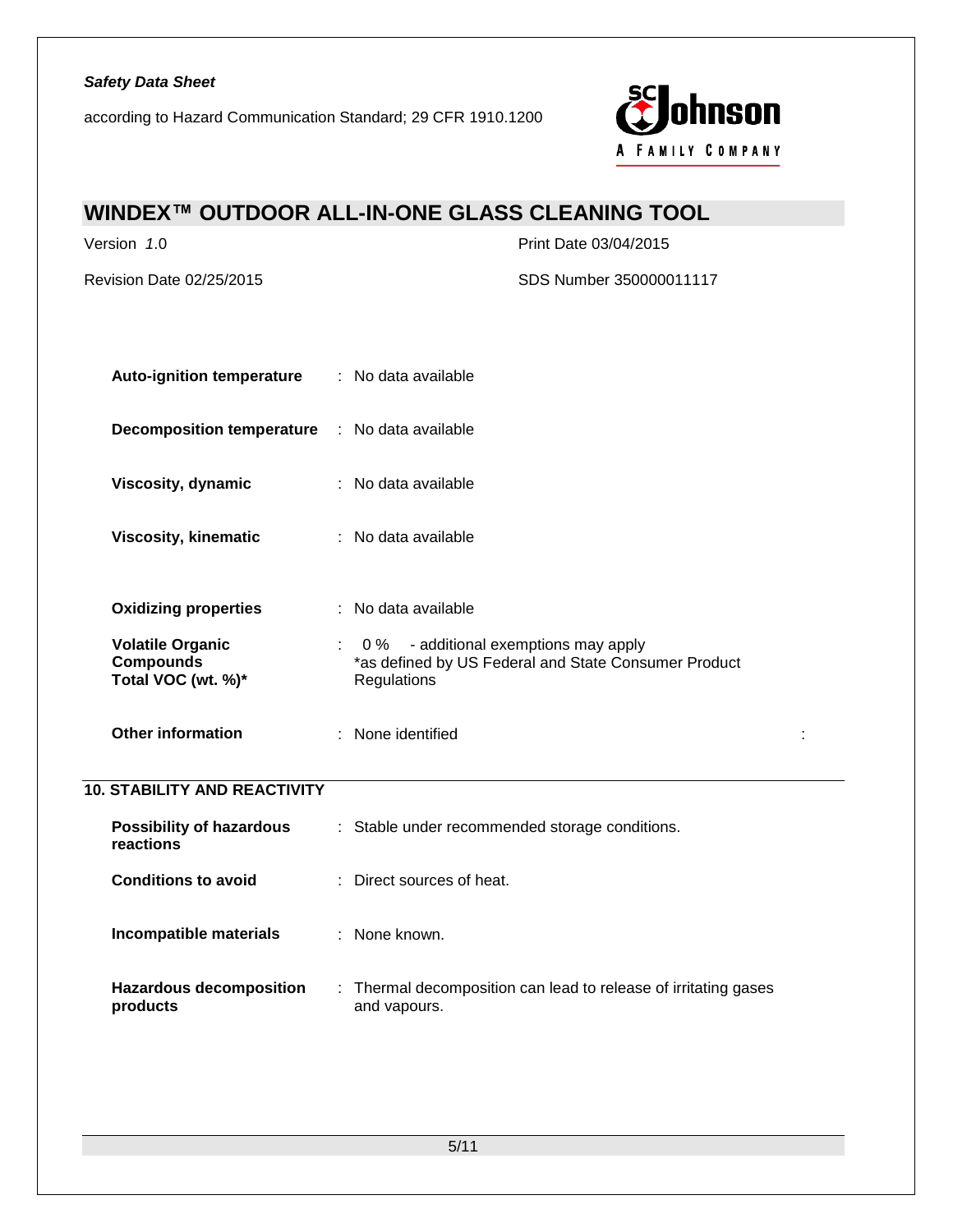

## **WINDEX™ OUTDOOR ALL-IN-ONE GLASS CLEANING TOOL**

Version *1*.0 Print Date 03/04/2015

Revision Date 02/25/2015 SDS Number 350000011117

### **11. TOXICOLOGICAL INFORMATION**

| <b>Emergency Overview</b>        | This product does not meet the criteria for classification in any<br>hazard class according to regulation OSHA 29 CFR<br>1910.1200. |
|----------------------------------|-------------------------------------------------------------------------------------------------------------------------------------|
| <b>Acute oral toxicity</b>       | LD50<br>estimated<br>> 5,000 mg/kg                                                                                                  |
| <b>Acute inhalation toxicity</b> | No data available                                                                                                                   |
| <b>Acute dermal toxicity</b>     | LD50 Dermal<br>estimated<br>> 2,000 mg/kg                                                                                           |

| <b>GHS Properties</b>                                    | <b>Classification</b>      | Routes of entry |
|----------------------------------------------------------|----------------------------|-----------------|
| Acute toxicity                                           | No classification proposed |                 |
| Skin corrosion/irritation                                | No classification proposed |                 |
| Serious eye<br>damage/eye irritation                     | No classification proposed |                 |
| Skin sensitisation                                       | No classification proposed |                 |
| Respiratory<br>sensitisation                             | No classification proposed |                 |
| Germ cell mutagenicity                                   | No classification proposed |                 |
| Carcinogenicity                                          | No classification proposed |                 |
| Reproductive toxicity                                    | No classification proposed |                 |
| Specific target organ<br>toxicity - single<br>exposure   | No classification proposed |                 |
| Specific target organ<br>toxicity - repeated<br>exposure | No classification proposed |                 |
| Aspiration hazard                                        | No classification proposed |                 |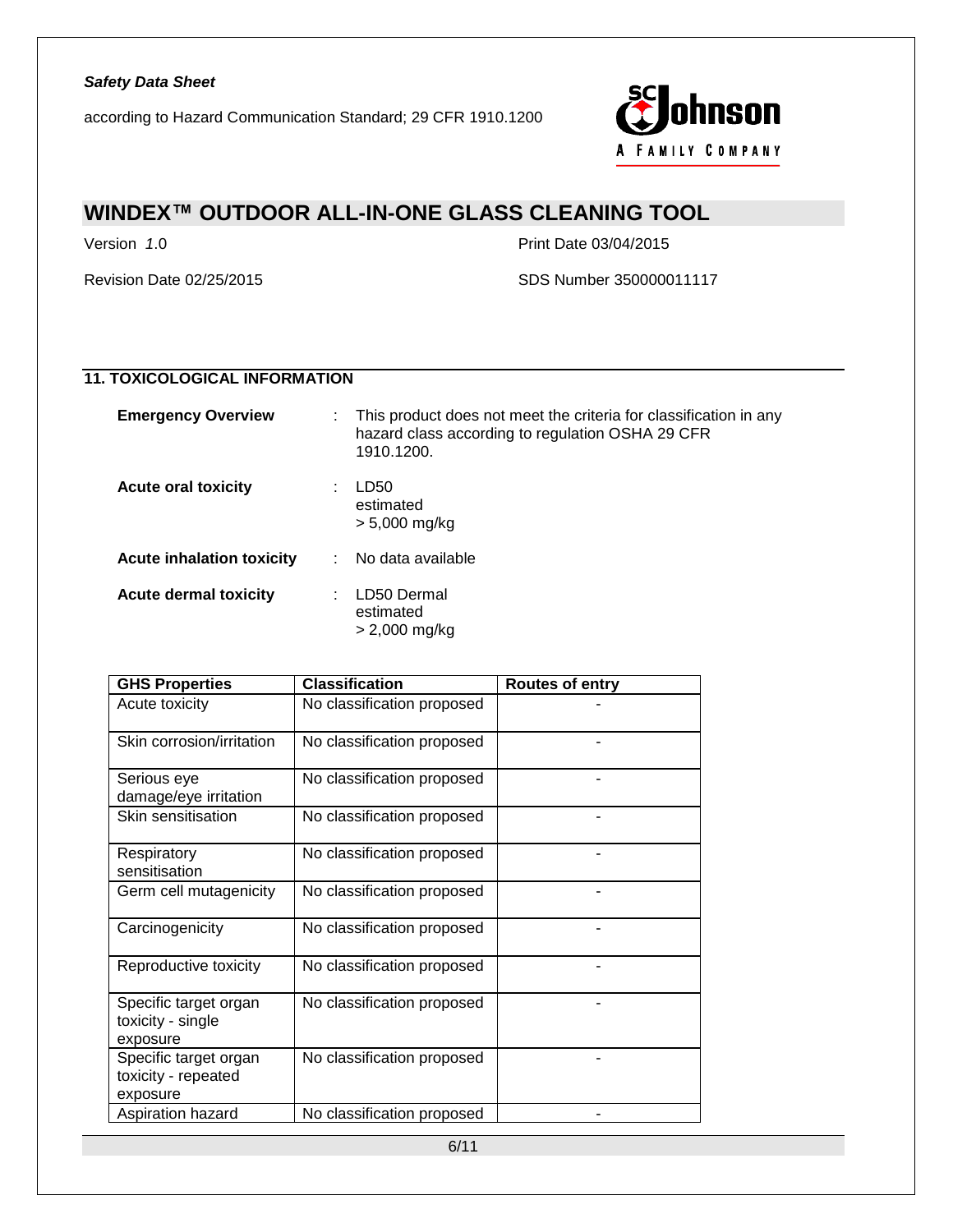according to Hazard Communication Standard; 29 CFR 1910.1200



# **WINDEX™ OUTDOOR ALL-IN-ONE GLASS CLEANING TOOL**

Version *1*.0 Print Date 03/04/2015

Revision Date 02/25/2015 SDS Number 350000011117

**Aggravated Medical**  : None known. **Condition**

### **12. ECOLOGICAL INFORMATION**

**Product :** The product itself has not been tested.

#### **Toxicity**

The ingredients in this formula have been reviewed and no adverse impact to the environment is expected when used according to label directions.

#### **Toxicity to fish**

| <b>Components</b>         | <b>End point</b>                                            | <b>Species</b>           | Value              | <b>Exposure</b><br>time |
|---------------------------|-------------------------------------------------------------|--------------------------|--------------------|-------------------------|
| Cellulose                 | No data<br>available                                        |                          |                    |                         |
| Alkyl polyglycoside       | semi-<br>static test<br><b>LC50</b>                         | Danio rerio (zebra fish) | 126 mg/l           | 96 h                    |
|                           | <b>NOEC</b><br>Read-<br>across<br>(Analogy)                 | Danio rerio (zebra fish) | $1.8$ mg/l         | 21 d                    |
| Alkylpolyglycoside C10-16 | semi-<br>static test<br><b>LC50</b><br><b>ISO</b><br>7346/2 | Fish                     | $1 - 10$<br>mg/l   |                         |
|                           | <b>NOEC</b>                                                 | Fish                     | $> 1 - 10$<br>mg/l |                         |

#### **Toxicity to aquatic invertebrates**

| <b>Components</b> | End point | <b>Species</b> | Value | <b>Exposure</b><br>time |
|-------------------|-----------|----------------|-------|-------------------------|
|                   |           | 7/11           |       |                         |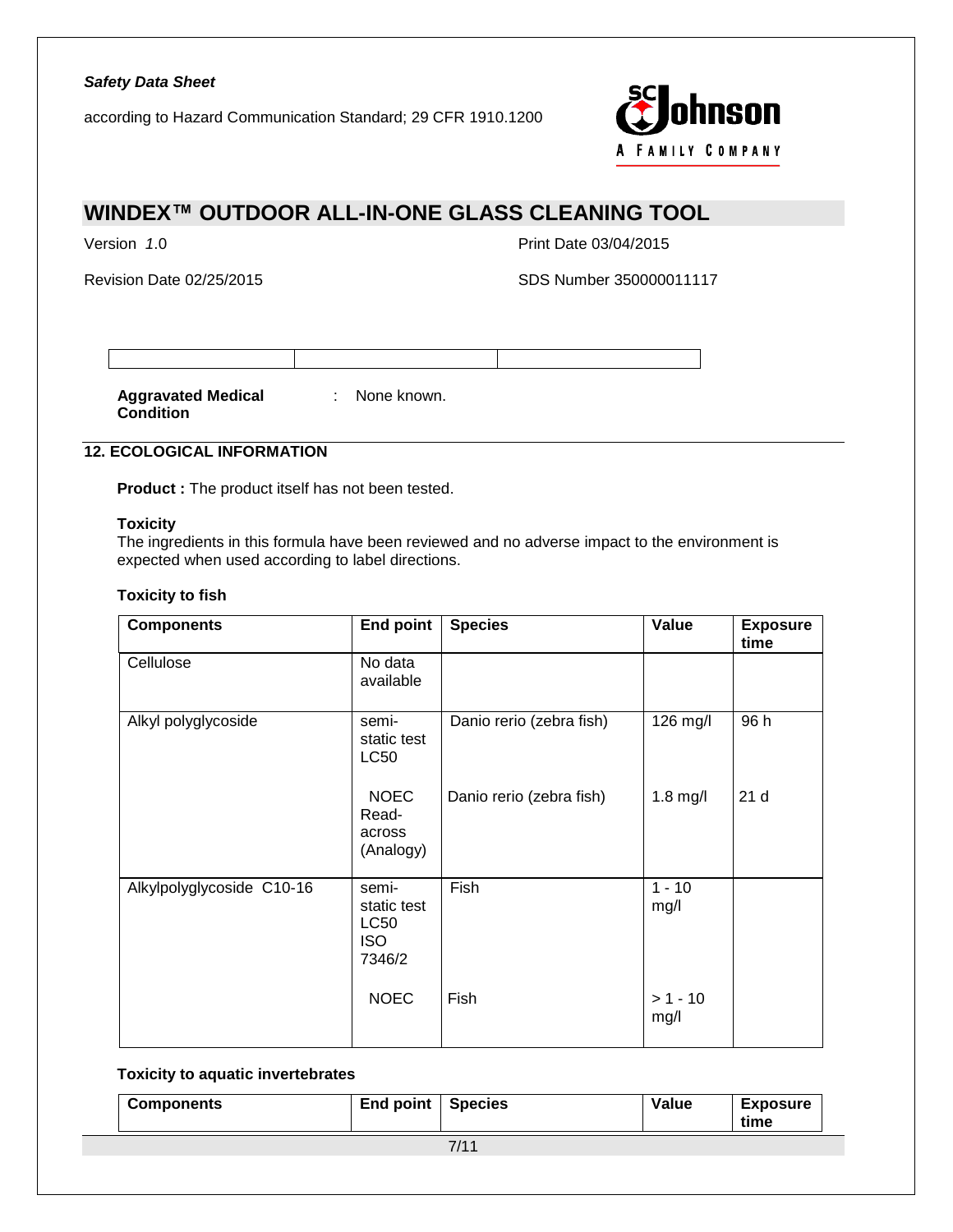

## **WINDEX™ OUTDOOR ALL-IN-ONE GLASS CLEANING TOOL**

Version *1*.0 Print Date 03/04/2015

Revision Date 02/25/2015 SDS Number 350000011117

| Cellulose                 | No data<br>available                        |                               |                    |                 |
|---------------------------|---------------------------------------------|-------------------------------|--------------------|-----------------|
| Alkyl polyglycoside       | static test<br>EC50                         | Daphnia magna (Water<br>flea) | >100<br>mg/l       | 48 h            |
|                           | <b>NOEC</b><br>Read-<br>across<br>(Analogy) | Daphnia magna                 | 1 $mg/l$           | 21 <sub>d</sub> |
| Alkylpolyglycoside C10-16 | static test<br>EC <sub>50</sub>             | Daphnia magna (Water<br>flea) | $7$ mg/l           | 48 h            |
|                           | <b>NOEC</b>                                 | Daphnia                       | $> 1 - 10$<br>mg/l |                 |

#### **Toxicity to aquatic plants**

| <b>Components</b>         | <b>End point</b>                | <b>Species</b>                           | Value               | <b>Exposure</b><br>time |
|---------------------------|---------------------------------|------------------------------------------|---------------------|-------------------------|
| Cellulose                 | No data<br>available            |                                          |                     |                         |
| Alkyl polyglycoside       | static test<br>EC <sub>50</sub> | Desmodesmus<br>subspicatus (green algae) | 27.22 mg/l          | 72 h                    |
| Alkylpolyglycoside C10-16 | static test<br>EC <sub>50</sub> | Desmodesmus<br>subspicatus (green algae) | $12.5 \text{ mg/l}$ | 72 h                    |

### **Persistence and degradability**

| <b>Component</b>          | <b>Biodegradation</b> | <b>Exposure</b><br>time | Summary               |
|---------------------------|-----------------------|-------------------------|-----------------------|
| Cellulose                 | No data available     |                         |                       |
| Alkyl polyglycoside       | 100 %                 | 28d                     | Readily biodegradable |
| Alkylpolyglycoside C10-16 | $> 70\%$              | 28d                     | Readily biodegradable |

#### **Bioaccumulative potential**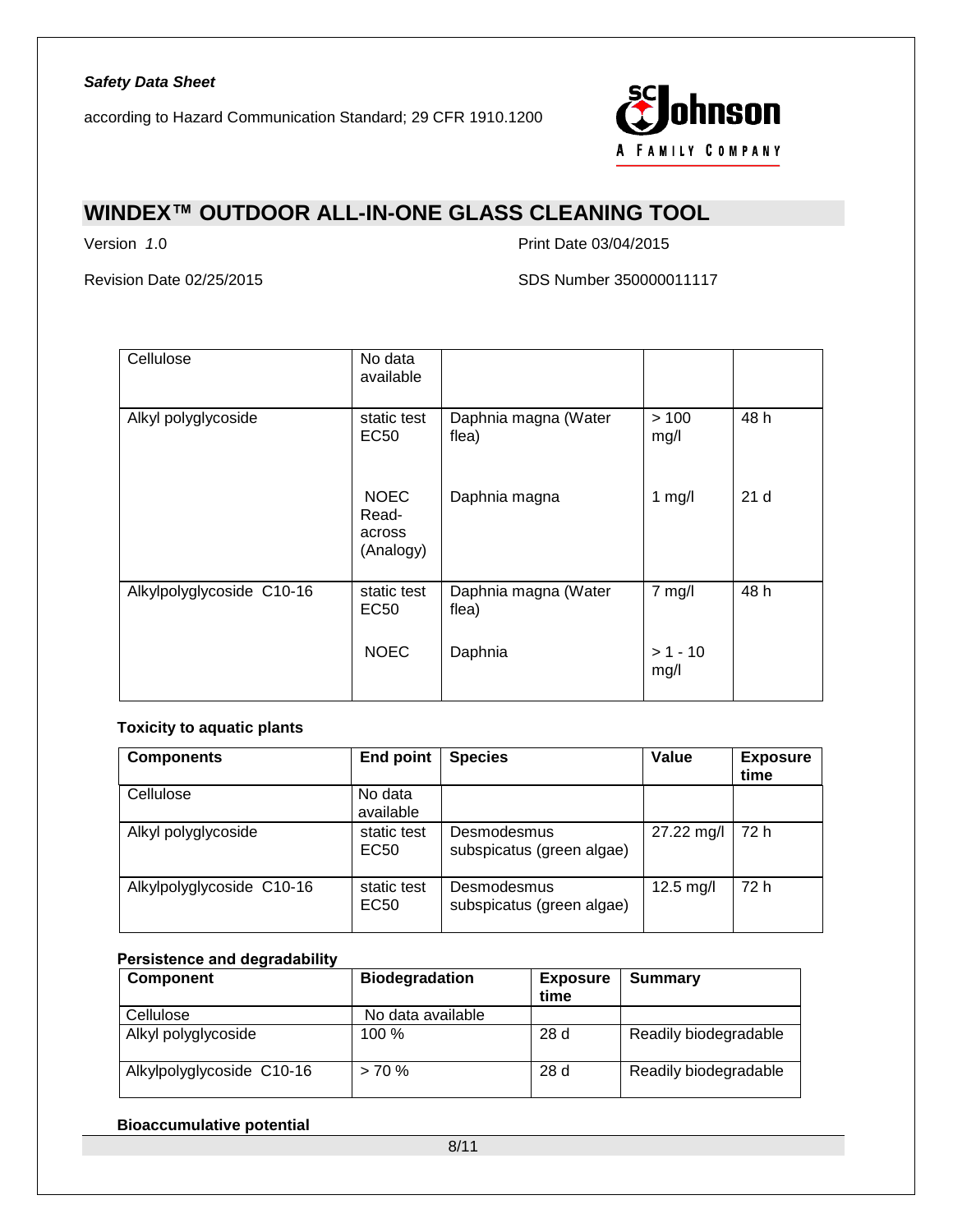

## **WINDEX™ OUTDOOR ALL-IN-ONE GLASS CLEANING TOOL**

Version *1*.0 Print Date 03/04/2015

Revision Date 02/25/2015 SDS Number 350000011117

| <b>Component</b>          | <b>Bioconcentration</b><br>factor (BCF) | <b>Partition Coefficient n-</b><br>Octanol/water (log) |
|---------------------------|-----------------------------------------|--------------------------------------------------------|
| Cellulose                 | No data available                       | No data available                                      |
| Alkyl polyglycoside       | 0.9 estimated                           | 1.72                                                   |
| Alkylpolyglycoside C10-16 | No data available                       | $\le$ -0.07                                            |

#### **Mobility**

| Component                 | End point         | Value |
|---------------------------|-------------------|-------|
| Cellulose                 | No data available |       |
| Alkyl polyglycoside       | log Koc           | 1.7   |
| Alkylpolyglycoside C10-16 | log Koc           | 1.7   |

#### **PBT and vPvB assessment**

| <b>Component</b>          | <b>Results</b>                       |
|---------------------------|--------------------------------------|
| Cellulose                 | Not fulfilling PBT and vPvB criteria |
| Alkyl polyglycoside       | Not fulfilling PBT and vPvB criteria |
| Alkylpolyglycoside C10-16 | Not fulfilling PBT and vPvB criteria |

**Other adverse effects :** None known.

### **13. DISPOSAL CONSIDERATIONS**

Consumer may discard empty container in trash, or recycle where facilities exist.

### **14. TRANSPORT INFORMATION**

Please refer to the Bill of Lading/receiving documents for up-to-date shipping information.

#### **Land transport**

9/11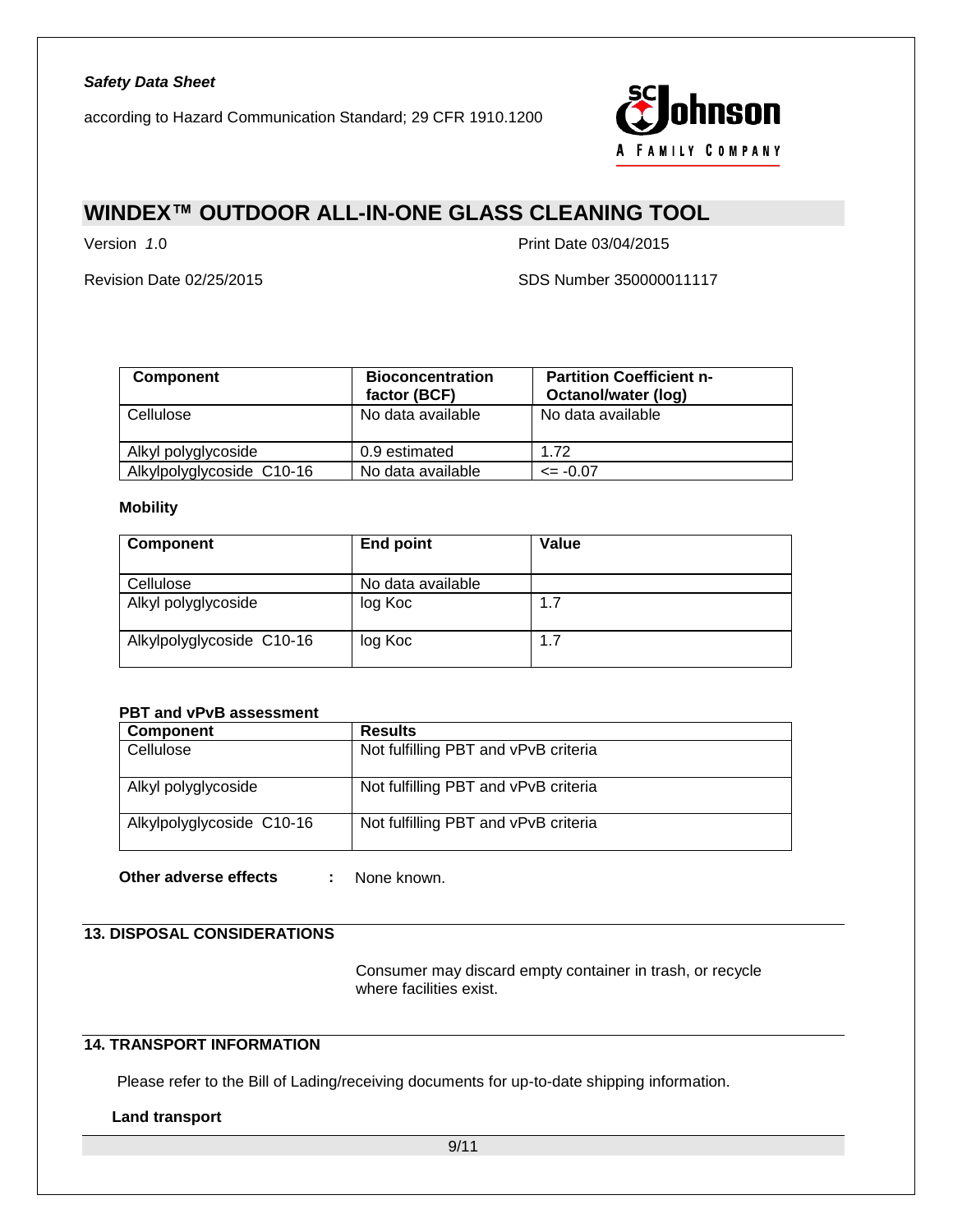according to Hazard Communication Standard; 29 CFR 1910.1200



## **WINDEX™ OUTDOOR ALL-IN-ONE GLASS CLEANING TOOL**

Version *1*.0 Print Date 03/04/2015

Revision Date 02/25/2015 SDS Number 350000011117

Not classified as dangerous in the meaning of transport regulations.

#### **Sea transport**

Not classified as dangerous in the meaning of transport regulations.

#### **Air transport**

Not classified as dangerous in the meaning of transport regulations.

### **15. REGULATORY INFORMATION**

| <b>Notification status</b> | ÷. | All ingredients of this product are listed or are excluded from<br>listing on the U.S. Toxic Substances Control Act (TSCA)<br>Chemical Substance Inventory. |
|----------------------------|----|-------------------------------------------------------------------------------------------------------------------------------------------------------------|
| <b>Notification status</b> | ÷. | All ingredients of this product comply with the New Substances<br>Notification requirements under the Canadian Environmental<br>Protection Act (CEPA).      |
| <b>California Prop. 65</b> |    | : This product does not contain any chemicals known to State of<br>California to cause cancer, birth defects, or any other<br>reproductive harm.            |

#### **16. OTHER INFORMATION**

| <b>HMIS Ratings</b> |   |
|---------------------|---|
| <b>Health</b>       |   |
| <b>Flammability</b> |   |
| <b>Reactivity</b>   | O |